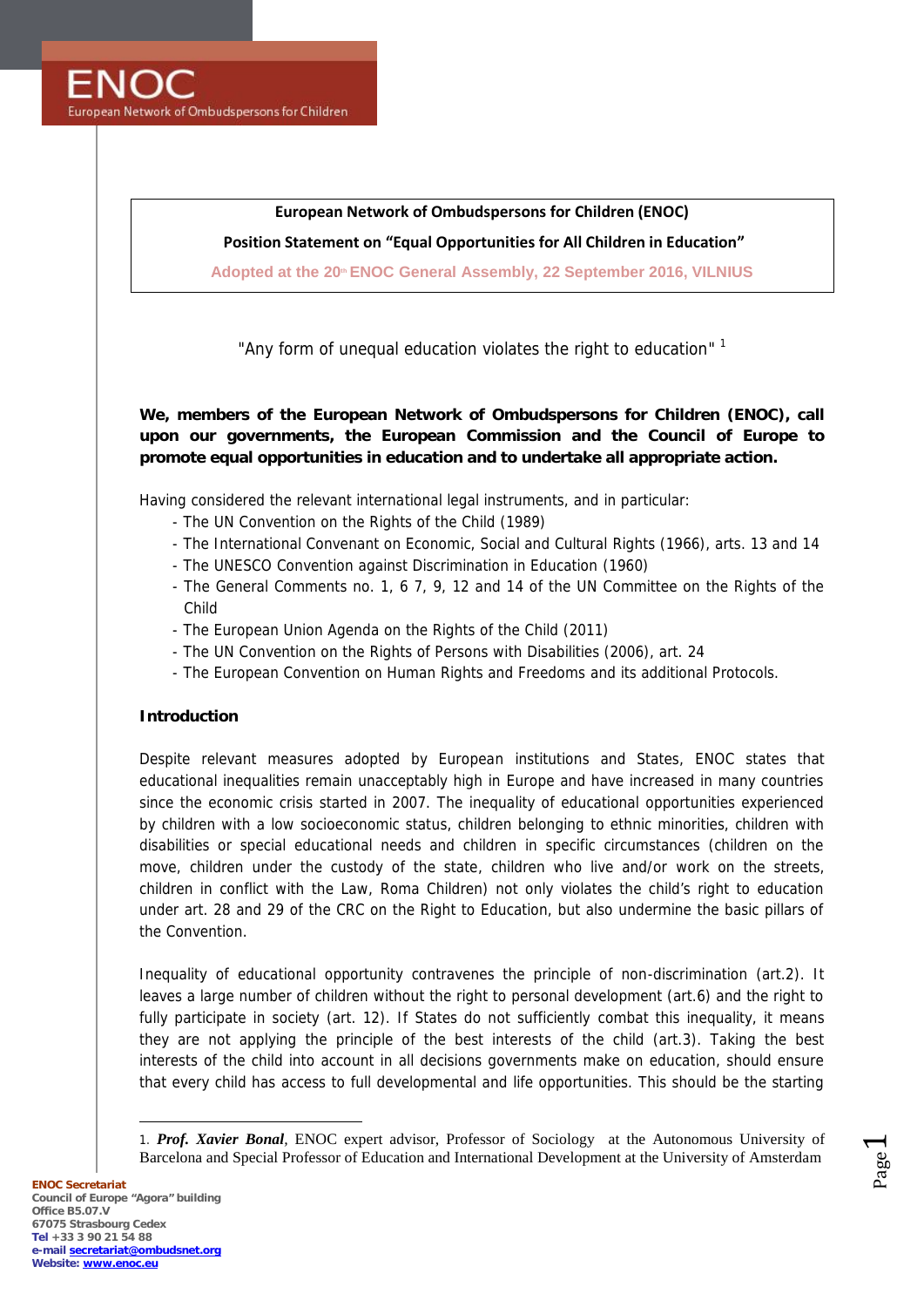point of every national educational system.

### **The Right to Education in the XXIst century**

The increase of child poverty in recent years has damaged children's right to education in several ways. Governments' cuts have reduced the availability of education for children living in vulnerable situation (examples include children with special needs, children on the move, children under the custody of the State). Access to education, and especially to pre-primary education and post compulsory education, has been affected by the increase of private costs or by the reduction of grants. Poor children also have less access to a number of out-of-school educational activities, which play a fundamental role in their personal development and their socialization process. Education systems have become less adaptable to the particular needs of children living in poverty and less responsive to the needs of the most disadvantaged children. Paradoxically, while children living in poverty are facing more difficulties to learn and make the most of their educational experience, education systems seem to be less concerned with school climate aspects and add more pressure to the learning process with more teaching-to-the test pedagogies and a general results-oriented focus. Attending to the needs of the most disadvantaged children requires systems and strategies that put the child's wellbeing at the forefront of any school reform. ENOC wishes to see the goal of education in States closely aligned to the obligations under Article 29(1) of the UNCRC. Education should strengthen the child's capacity to enjoy the full range of human rights, to promote a culture which is infused by appropriate human rights values and to empower the child through developing his or her skills, learning and other capacities, human dignity, self-esteem and self-confidence. In this context, 'education' goes far beyond formal schooling to embrace the broad range of life experiences and learning processes which enable children, both individually or collectively, to develop their personalities, talents and abilities and to live a full and satisfying life within society.

ENOC advocates for a widen conceptualisation of the right to education. In the  $21<sup>st</sup>$  century, the right to education cannot be constrained to compulsory or basic education and needs to include access to pre and post compulsory education as well as to non-formal and informal educational options. The persistence of inequalities in all educational domains constitutes a violation of the right to education for the most disadvantaged children, which States should urgently address.

ENOC believes that States and European institutions could do much more efforts to provide educational opportunities for the most disadvantaged children and to guarantee the right to education for all children.

ENOC urges State parties and European institutions to undertake the necessary measures to eliminate all forms of discrimination that perpetuate educational inequalities. In particular, the following aspects should be addressed.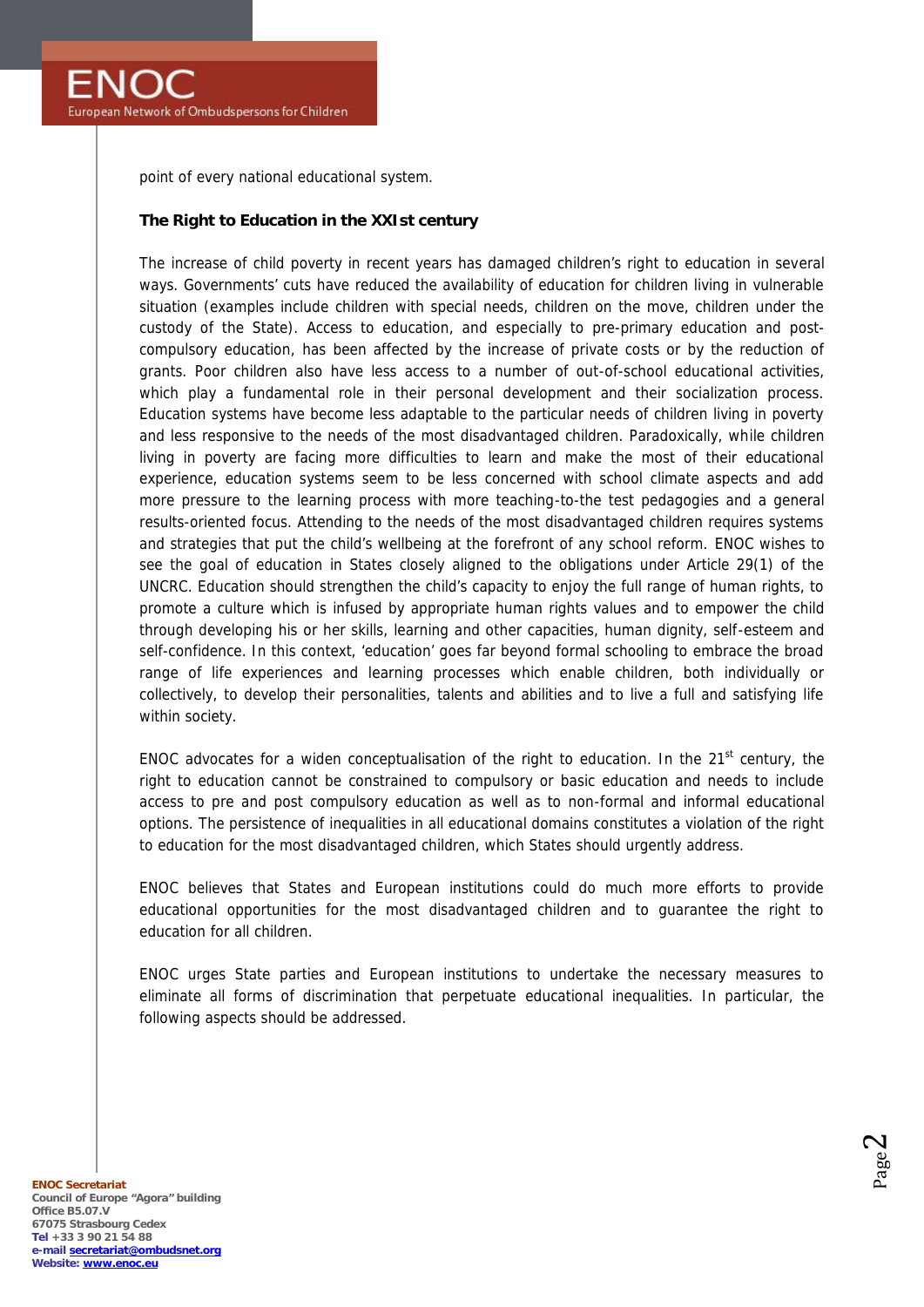# **Recommendations**

## **1. Protect public expenditure on education**

European institutions and States should protect education from the economic and political pressure to reduce public spending. By using children's rights proofing and child impact assessments, institutions must create clear priorities in the funding of education for those most needed and develop programmes to ensure educational equity.

## **2. Ensure the same quality education for all children**

All children should have access to the same quality of education, irrespective of their socio economic environment, religion, ethnic and cultural background, gender or nationality. The quality of education children have access to should never depend on performance or other assessment as this can result in discriminatory practices.

In particular, European institutions and States must guarantee access to quality education to children under special circumstances (including children in poverty, children living in rural and remote areas, children in the care or custody of the State, young carers, children in hospital, children out of school and children on the move). States should identify and remove all barriers experienced by children in achieving their full potential in education. In particular, States must effectively address bullying in schools and provide adequate support and/or counselling in school for all children who require it to ensure that all children have equal access to an excellent quality education.

**3. Expand opportunities for accessing to Early Childhood Education and Care (ECEC) for the most disadvantaged children**

European institutions and State parties must proactively expand educational opportunities to ECEC to the most disadvantaged children. States should introduce the necessary mechanisms to expand coverage of ECEC and to provide greater access for those children most in need, with special reference to children with unemployed parents, newcomer children, Roma children and children from other ethnic minorities. European institutions and State parties must ensure a high quality provision of ECEC systems to facilitate the removal of barriers to future opportunities for all.

## **4. Addressing inter and intra school segregation**

State parties should develop effective measures to avoid a negative impact of poverty on education and opportunities for development. In particular, States must avoid high concentration levels of atrisk children in specific schools or classes and religious segregation in education should end. Moreover, ideally States should avoid early tracking in their educational system and should create opportunities to move upwards within a tracking system. Also, States should avoid forms of differentiation within schools that may result in unequal provision of educational opportunities.

**5. Reduce Early School Leaving (ESL) and expand opportunities in post compulsory education**

Page  $\infty$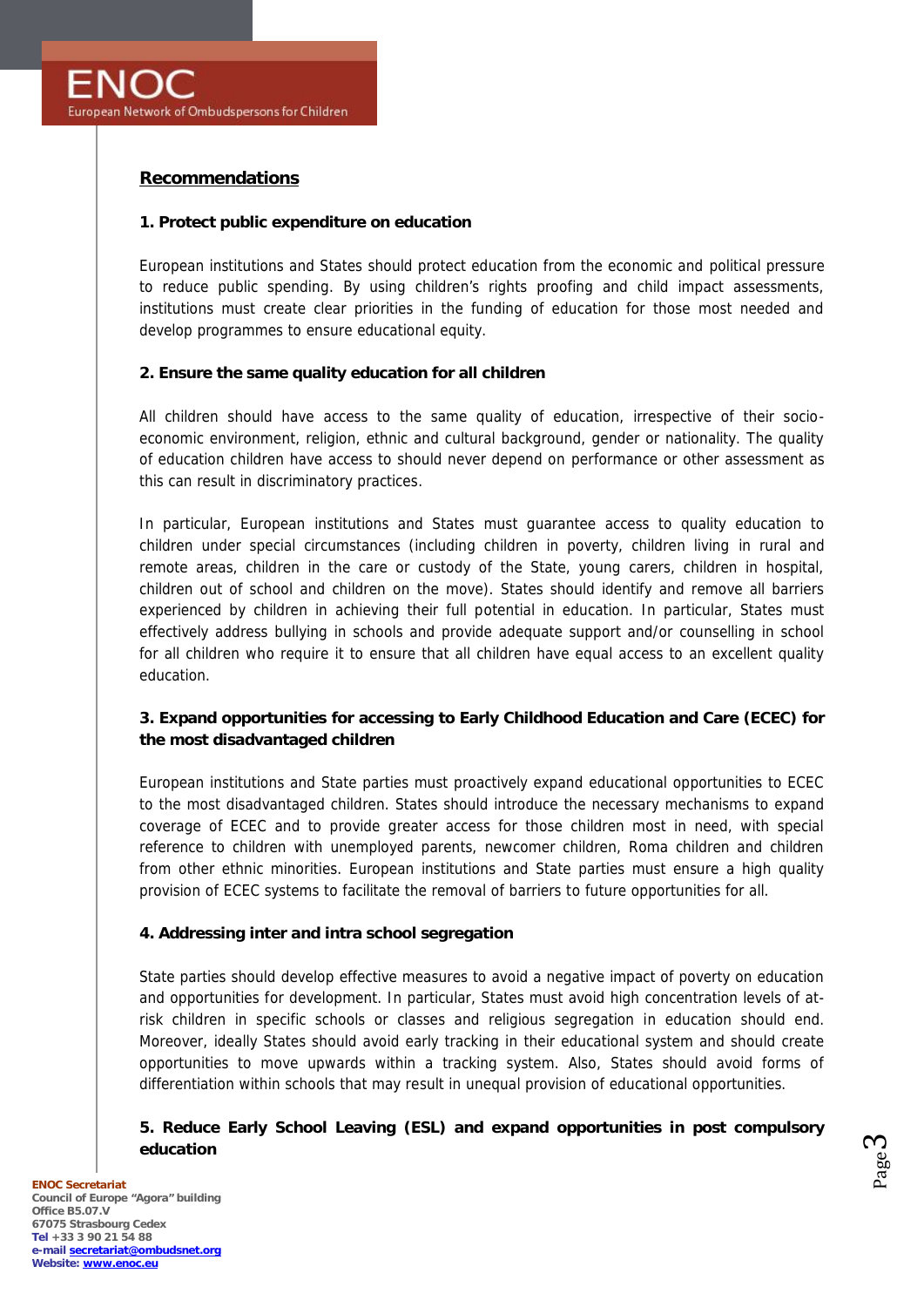State parties should undertake measures to reduce ESL and increase access to diverse forms of post compulsory education. In particular, States should take supportive and flexible measures to prevent dropping out of school during compulsory education and develop more and better programmes of "second opportunity" to expand the chances of the most vulnerable groups.

### **6. Work for a real inclusive education**

European institutions should work towards a standard classification framework of special educational needs (SEN). States must guarantee access to a quality education, either inclusive or special, in order to meet in the best possible way the needs of every child. The transition between these two types of education should be facilitated all over the schooling period, in accordance with the progress of the child. State parties should also increase the number of specialists involved in assessment and support for children with SEN, facilitate these children's inclusion in education and guarantee full and equal participation. State parties should immediately stop the reduction of cuts in support services for children with SEN, and increase and ensure access to mainstream education.

**7. Protecting the education rights of children with a migrant background and children from ethnic minorities**

European institutions and State parties must develop measures to ensure that children from migrant background, ethnic, cultural or religious minorities are fully included in the national education systems and must ensure that all children enjoy full and equal access to their rights. States should identify and remove all barriers experienced by these children in achieving their full potential in education. In particular, States must develop policy to ensure that these children have equal access to a high quality of education.

Stability, continuity and security is essential to ensure that children can truly benefit from their right to education, right to health, right to rehabilitation and ultimately their right to development. The trend in Europe in granting only temporary protection is a threat to the exercise of these rights for children. We therefore urge States to ensure durable solutions for children applying for international protection.

## **8. Fighting for the education rights of refugee children**

To fulfil the right to education of children on the move, European institutions and States should guarantee that children living temporarily in camps, shelters or other settings are offered the opportunity to have full and equal access to quality educational activities, adjusted to their needs. European institutions and States must guarantee the inclusion of children on the move into national education systems.

**9. Ensuring meaningful participation of children in the education system**

State parties must ensure meaningful participation of all children both as part of their everyday practice in school as well as in the development of the school curriculum and school policies. Education systems must provide children with information appropriate to their age and

Page 4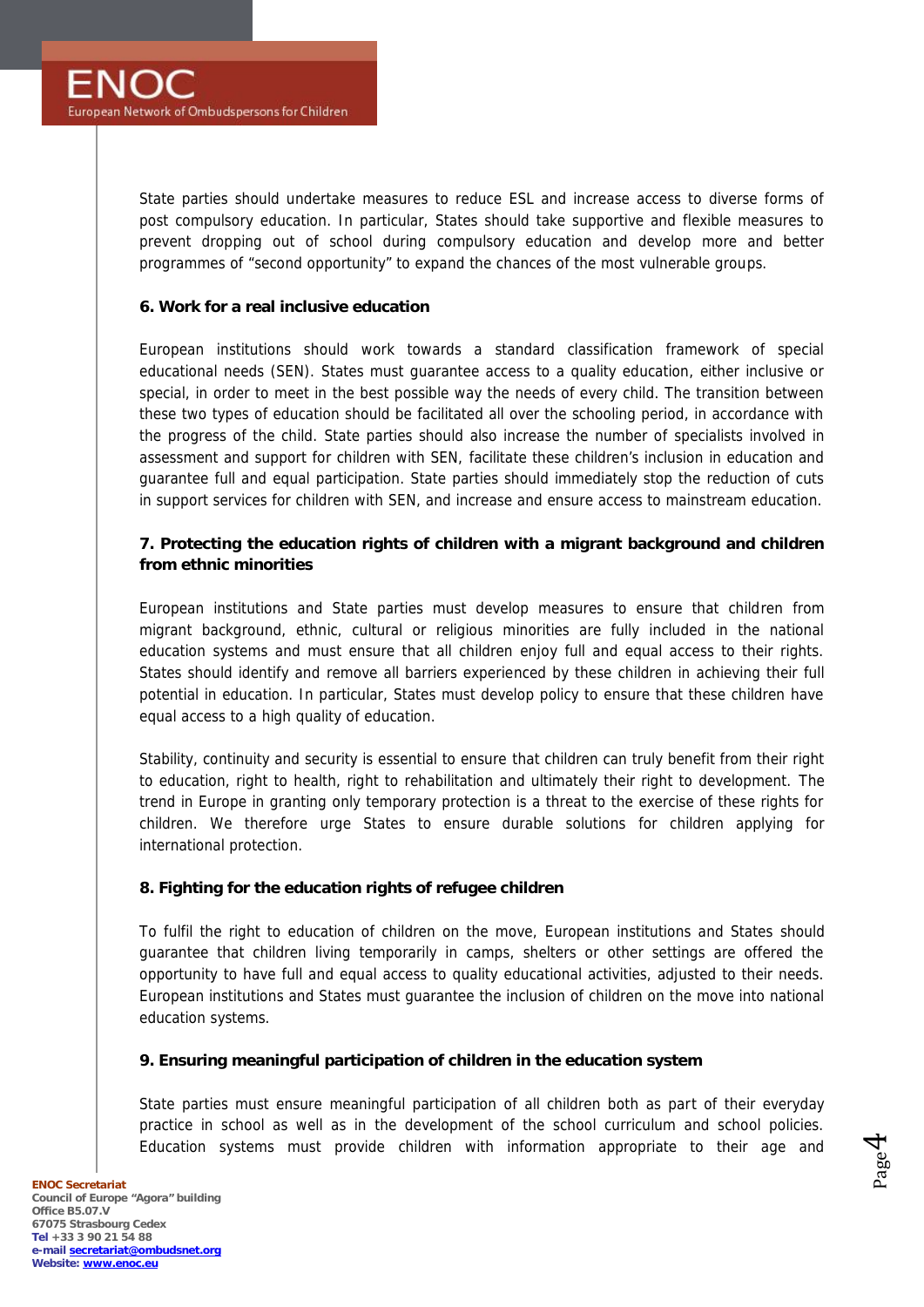circumstances and must enhance mechanisms to ensure that all children are heard, have their views taken into account and are able to participate in all matters that affect them. Children should be informed that they have the right to present complaints to the school authorities or to the ombudspersons for children and be assisted to do so where necessary.

## **10. Providing equal access to creative and expressive education**

European institutions and State parties should take all appropriate measures to ensure that all children, without discrimination, have access to adequate opportunities related to various forms of personal expression, arts, creative work and sport. Accessing to these activities has both intrinsic and instrumental value and can be a source of educational inequalities that States must address. Education should strengthen the capacity of children to enjoy the full range of human rights, and empower children through the development of skills, learning and other capacities, human dignity, self-esteem and self-confidence.

# **11. Developing teacher education for equality of opportunities**

The principles of non-discrimination and the promotion of equality of opportunity should be included in teachers' initial and in-service training, as well as in the curriculum of students and in all information provided to their parents. European institutions and State parties should ensure that teacher education programmes are designed and developed taking into account all principles of equality of educational opportunities and avoiding all possible discriminatory practices.

$$
\mathsf{Page}\, \mathsf{S}
$$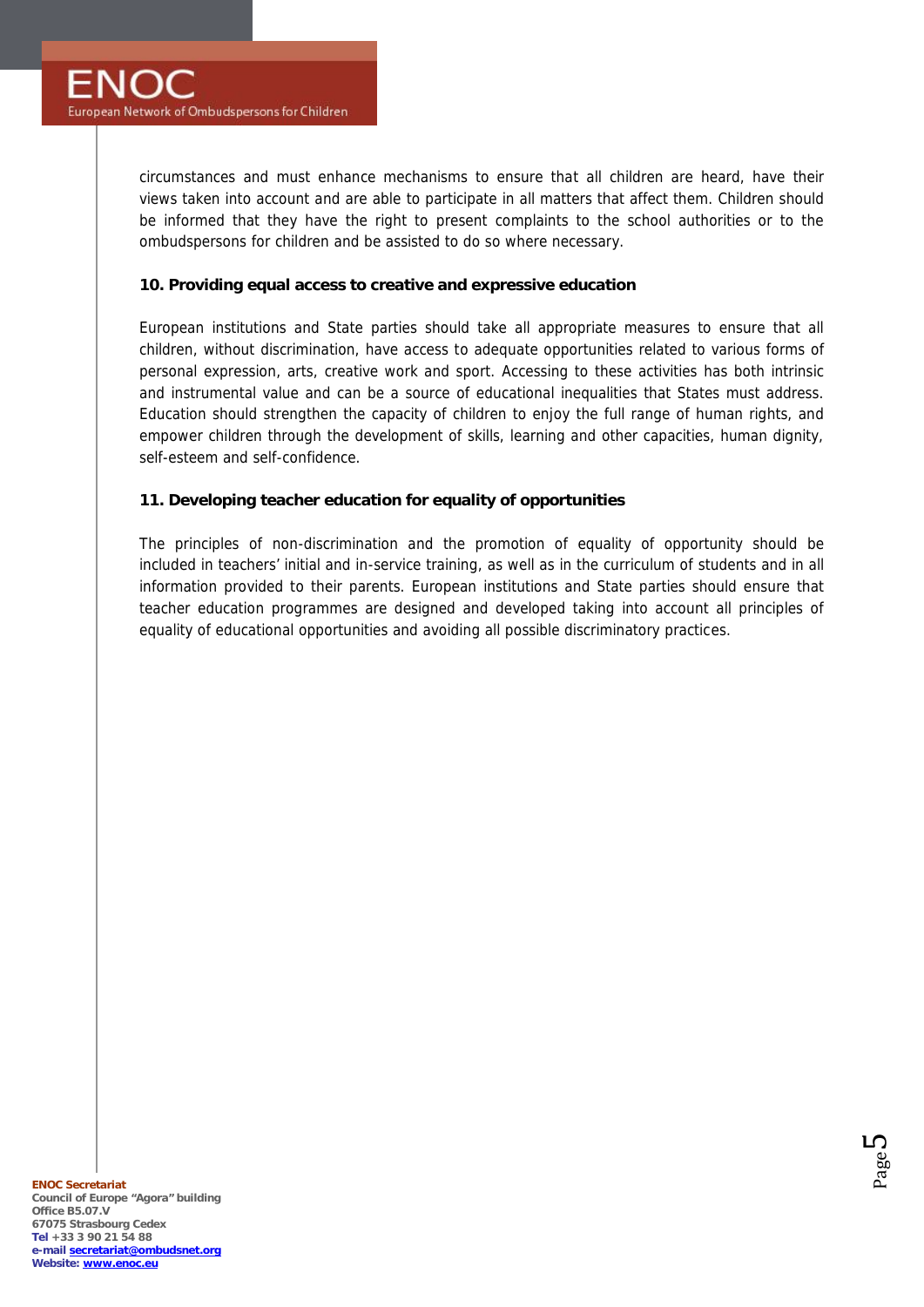**ANNEX: Data and evidence**

**Educational expenditure**

The cuts experienced in the education budgets by many European countries since the beginning of the crisis (and in particular since 2010) have especially impacted on children with low socioeconomic status (SES). Budget reductions have affected both, capital and current expenditures. Programmes of support and scholarships to students have been frozen or reduced in many countries. In addition, salaries have experienced significant cuts from 2010. Altogether, education budgets were reduced by 3,2% between 2010 and 2013, which accounts for more than 37.000 million euros in the EU zone<sup>2</sup>. However, education cuts have not occurred solely as a result of the economic crisis. Political and ideological factors have also played their role. Even countries that have not been dramatically hit by the crisis have severely reduced their public funding to education. Most countries have reduced educational investments, but they have also reduced support programmes for the most disadvantaged children, including for students with SEN. The most important education cuts have affected human resources (which account for more than 60% of educational budgets, on average). More than half of European countries reduced or frozen teacher salaries, while more than one third reduced the absolute number of teachers, even though the number of students increased.

Linear cuts (such as those to human resources) and selective cuts in programmes for those that are worst off have clearly damaged the conditions of educability of the poorest children and other disadvantaged children. Recent analyses based on Programme for International Student Assessment (PISA) show that while educational expenditure does not have a direct relationship with educational performance, it does have a negative relationship with inequalities in performance.

**Early Childhood Education and Care (ECEC)**

Research on the effects of accessing to ECEC increasingly shows the positive benefits on children's wellbeing in the present and in the long term, and the foundation of skills and competences that are essential for learning outcomes. Indeed, participation in ECEC is associated with higher educational performance, reduced risk of early school leaving, better social integration and early development of skills such as creative and critical thinking, social behaviour and emotional development.

All these effects are particularly acute for children from low socioeconomic background and children with disabilities. Both, students and the overall education system benefit greatly. In fact, high performing and equitable school systems are also those with little socio-economic disparity in access to pre-primary education. However, there are large differences in the opportunities offered by States and there are also large within-country inequalities. Disadvantaged students have less access to pre-primary education than advantaged students in almost every country, particularly

2 All data extracted from Eurydice (2013) *Funding of Education in Europe 2000-2012: The Impact of the Economic Crisis;* and European Commission (2015) *Education and Training. Monitor 2015*.

$$
\mathsf{Page}\hspace{-0.01cm} \boldsymbol{6}
$$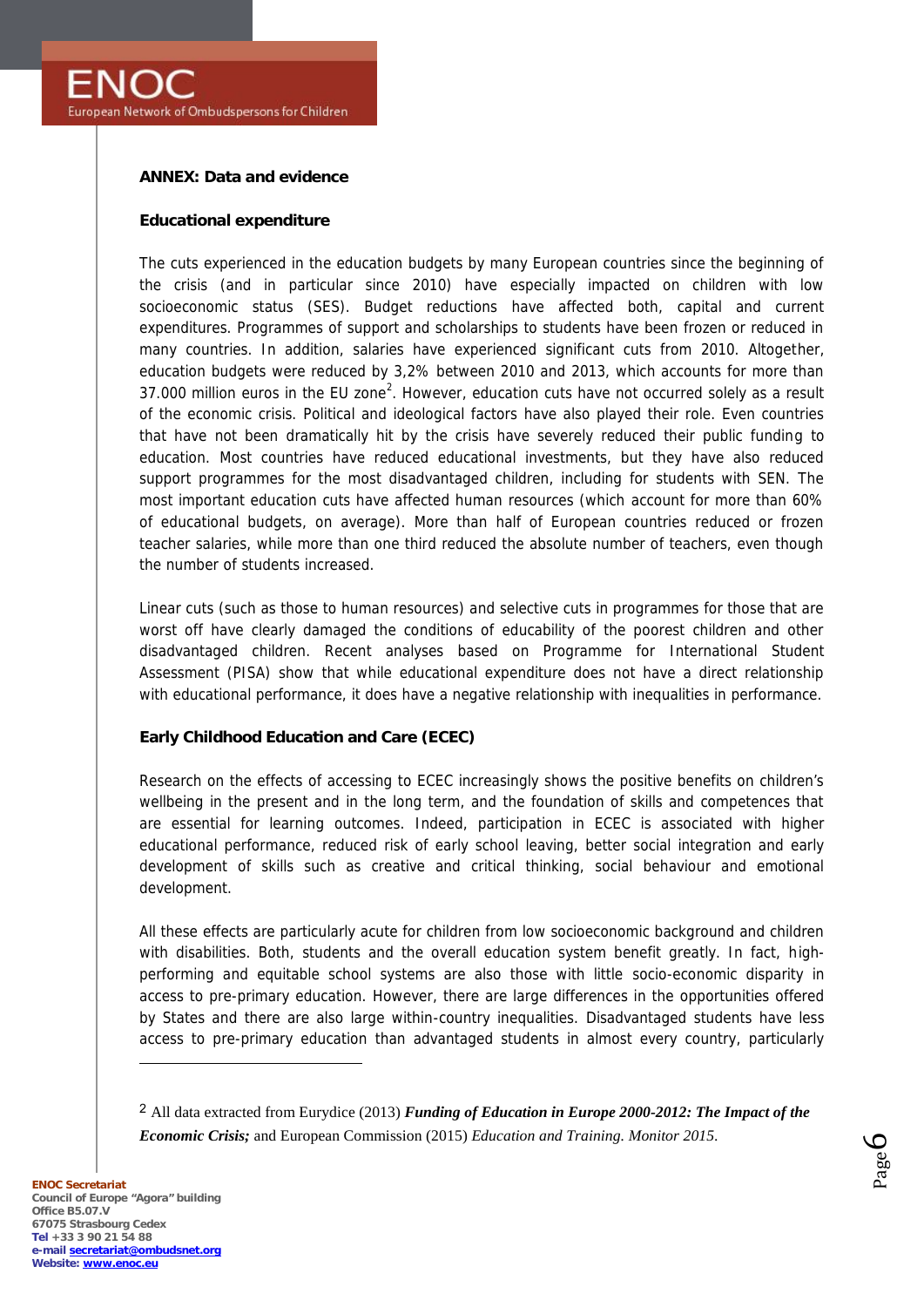those in which pre-primary education is not widespread. The EU average (28%) has not yet achieved the 'Barcelona' objective (33%) of 0-2 year's old children in ECEC. In this age group, about 50% of European children are cared for solely by their parents. This not only shows the disparity of approaches, affordability and availability in the early years; it also captures well the implications for parental labour market participation. The crisis has made differences among countries more acute and has reduced the access of the poorest to an educational service that is non-free and non-universal.

Regarding quality of provision, European States differ largely on the principal structural dimensions of ECEC quality. Aspects such as qualifications of the staff, appropriate pedagogies, learning activities based on well-defined objectives, adequate facilities and good communication between children, parents and staff, all contributes to a better quality of ECEC. For socially disadvantaged families, parental support measures can be particularly useful. However, while the majority of European States run targeted schemes of linguistic support for children in ECEC whose home language differs from that of the ECEC centre's instruction (as well as children suffering language difficulties), national regulations and guidelines in most of these countries often do not include outreach strategies such as home-learning guidance and parenting programmes.

## **School Segregation**

Children from socioeconomically disadvantaged backgrounds tend to be concentrated in disadvantaged schools. International research shows that this concentration affects their educational performance. The absence of a social mix eliminates the potential positive *'peer effect'* that could provide better opportunities for students with low SES. That is, the absence of social mixing condemns the poorest students to a low performance. Recent analyses of PISA data show that the level of concentration of migrant students in disadvantaged schools is one of the most important factors affecting their low performance. While levels of poverty are the main cause of their concentration in low performing schools, specific cultural aspects such as not speaking the language of instruction of the host country intensify the inequality in performance between native and migrant students.

In addition, systems of tracking students from an early age and systems of streaming within schools tend to harm the opportunities of students from low SES, who are more likely to be classified among the lowest performers. These practices radically reduce the opportunities of some social groups, such as migrant students or Irish Traveller or Roma Children.<sup>3</sup> Romani children are often concentrated in sub-standard schools or classes that follow substandard curricula, which clearly amounts to direct discrimination. In some countries Roma children are separated into Roma only classes or intra-class segregation, where the separate study groups may derive from differing levels of curricular standards within the same class.

**Early School Leaving and Post-Compulsory Education**

Participation in post-compulsory education has been identified by the OECD and the EU as the necessary minimum threshold for social and labour inclusion. This has converted the objective of

Page  $\overline{\phantom{a}}$ 

<sup>3</sup> See EC (2014) *Report on discrimination of Roma children in Education*.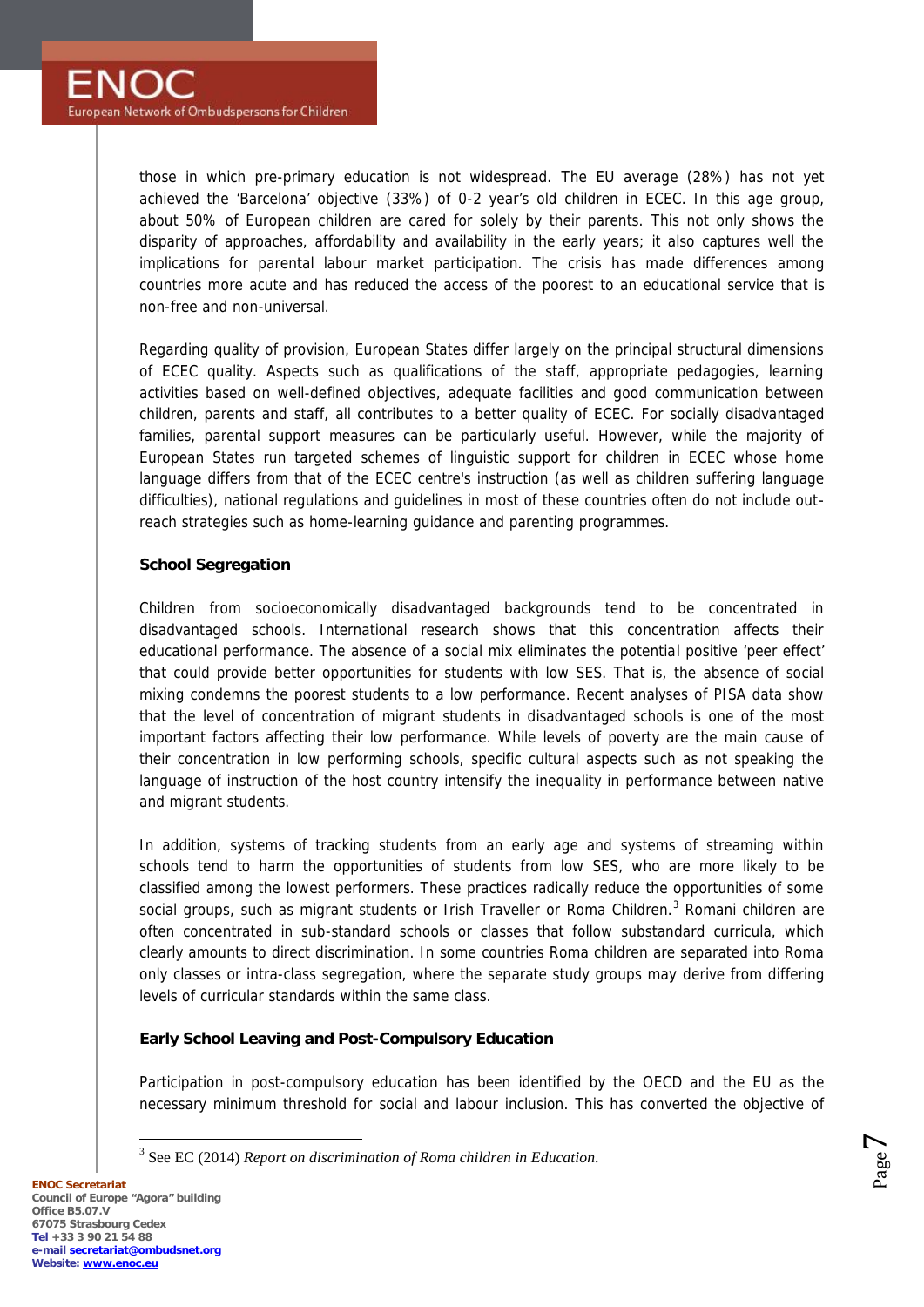reducing early school leavers ( $ESL<sup>4</sup>$ ) in one of the main priorities of the European agenda. In fact, ET2020 maintains the reduction of ESL as one of the main priorities of education policy. The crisis and a number of active policies by member States have contributed to progress towards the target of the 10% (11,1% is the current EU average), but significant regional differences remain within Europe. Spain leads the ranking with a 21,7%, while most Scandinavian countries and other continental countries have already reached the benchmark of 10%.

Besides territorial inequalities, social inequalities are especially acute in respect to ESL.

About 60% of early school leavers are either inactive or unemployed, illustrating how educational poverty has long-term effects. Widening access to higher education is made more difficult by a lack of inclusiveness in the earlier years of schooling. Differences are most acute when comparing foreign-born vs. native students, with rates of 20,1% and 10,3% respectively.

Many of these young people, after having failed to acquire a sufficient level of skills during their initial education, are trapped in low-quality jobs that offer little opportunity for career growth. As the ET2020 Monitoring report states: "one in four adults in Europe is caught in a low-skills trap – one that limits access to the labour market while simultaneously closing avenues to further education or training".

In summary, the problem is not just the level of ESL, but also inequalities experienced by those who leave the school system early. ESL are more likely to come from workless households; be male rather than female; come from vulnerable groups, such as those with SEN, teenage mothers and those with physical and mental health problems; come from minority or migrant backgrounds and to be concentrated in particular areas.

## **Inclusive Education**

Education for children with special needs is not yet sufficiently inclusive. Despite the Convention on the Rights of Persons with Disabilities (2006) and the recent Incheon Declaration (2015), one third of the 57 million of out-of-school children are children with disabilities.<sup>5</sup> In Europe, recent estimates place the number of children with special educational needs (SEN) at 15 million.<sup>6</sup>

Children with SEN usually leave school with few qualifications and are much more likely to become unemployed or economically inactive. Children with SEN are still not being sufficiently included in mainstream education and separate special education placements remain the most common option in most countries. Ensuring that children with SEN fully enjoy their right to education begins with an accurate and early identification of their needs, which are crucial factors to overcoming difficulties. All Member States have their own system of categorising children with SEN, and this is one of the factors that make it difficult to run international comparisons on SEN policies and practices. This leads, for example, to the misidentification of SEN amongst Roma children and other minority ethnic groups (which appears to be related to policy on language of instruction). However, categorisation systems may be also used to stigmatise and segregate, and counties should be

<sup>&</sup>lt;sup>4</sup> ESL is defined as people aged 18-24 who have only lower secondary education or less and are no longer in

education or training.<br><sup>5</sup> Data from the Global Monitoring Report (2015).<br><sup>6</sup> Data from the EC Report (2013) *Support for children with special educational needs (SEN)*.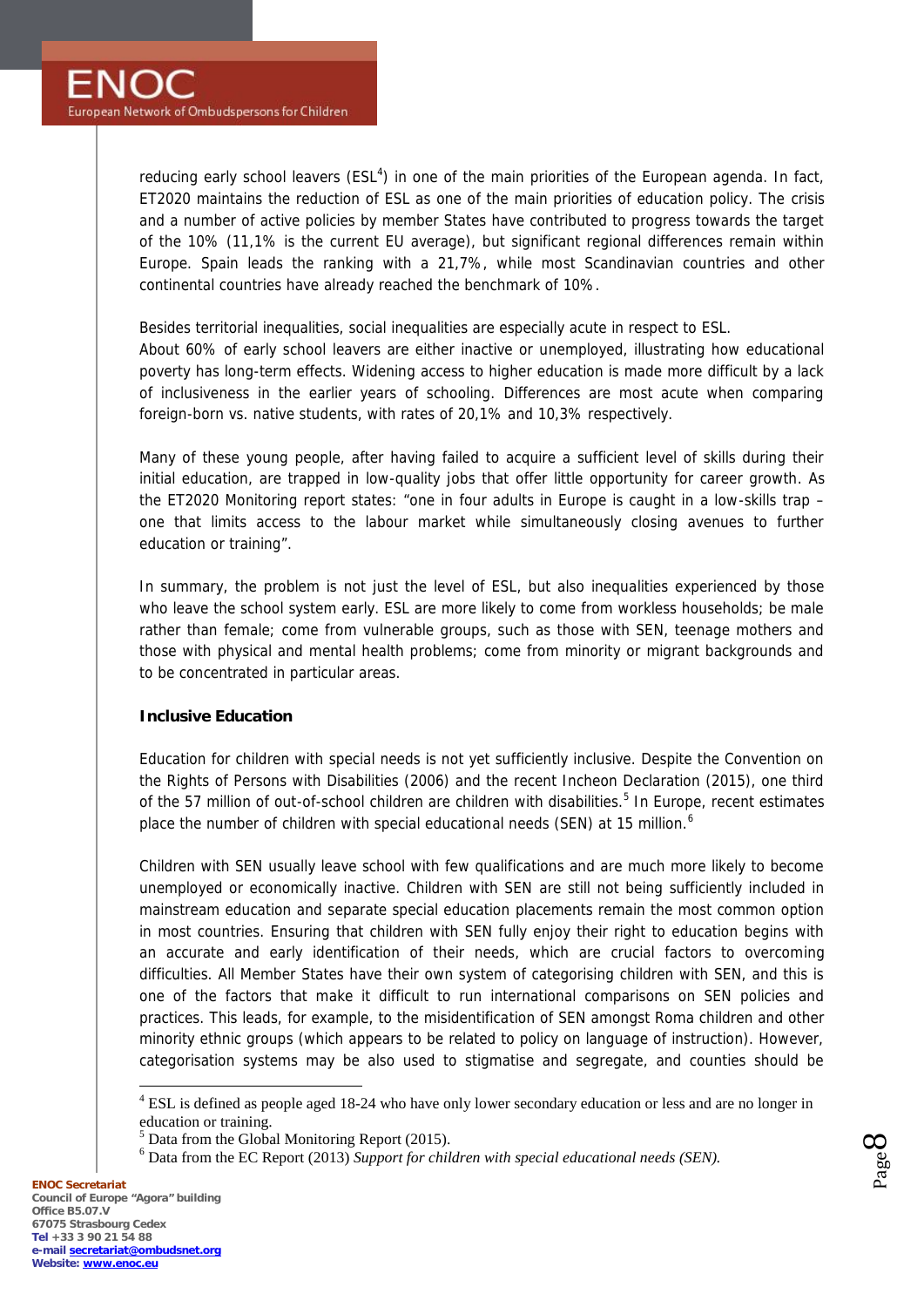aware of their systems of labelling different SEN.

Responding appropriately to the needs of students with SEN involves the provision of support by trained professionals in mainstream education. In fact, most pupils with SEN benefit from the application of common pedagogical principles which are relevant to all pupils, whilst a minority require intensive and focused teaching and additional adaptations.<sup>7</sup> However, teacher education and continuing professional development do not always have a sufficient focus on inclusiveness and equal opportunity. In many countries, a lack of specialised professionals harms the individualised attention required by children with SEN and mainstream teachers do not have sufficient training to interpret some of the students' needs and to respond satisfactorily.

Economic crisis has also caused significant cuts in educational, health, and other complementary services addressed to children with disabilities. These cuts might produce a reversal process in the fulfilment of the rights of children with disabilities and might exclude them from the mainstream education and from society.

The consequences of non-inclusive education systems detrimentally affect the educational opportunities of children with SEN. Compared with their non-disabled peers, young disabled people in the 16-24 age group are less likely to participate in post-16 education and training, and transitions from school to post-compulsory education may be impeded by several barriers.

**Education for children with migrant background and from ethnic minorities**

During the last decade, migration movements have challenged national European education systems. Education has been considered the best tool to include migrant children in society and the best institution to provide them with social and economic opportunities. However, in almost all European systems migrant and ethnic minority students are disadvantaged in terms of enrolment in different types of school, duration of attendance to school, educational performance, drop-out rates and types of graduation.

In some countries these differences are mainly explained by socioeconomic factors. The educational attainment of migrant students is comparatively higher in countries with lower levels of economic inequality, high investments in childcare and a well-developed system of preschool education. Likewise, the educational attainment of migrant students is better in comprehensive systems with late selection of students to different ability tracks and worse in systems of high selectivity. However, there are other countries in which the factors driving the gap between native and migrant students are more complex and have roots outside socioeconomic conditions. Specific discrimination of some ethnic minorities in several education systems takes many forms: lack of an adequate education supply in specific urban areas; absence of mother tongue as language of instruction in the early years of education; and non-access to pre-primary education or inter and intra school segregation. Their under representation or poor representation in curriculum and school materials harms the self-image and self-esteem of children and youth belonging to minority groups and negatively affects their chances of school success. Equally, their high concentration in

Page  $\sigma$ 

<sup>7</sup> See NESSE (2012) *Education and Disability/Special Needs*. *Policies and practices in education, training and employment for students with disabilities and special educational needs in the EU.*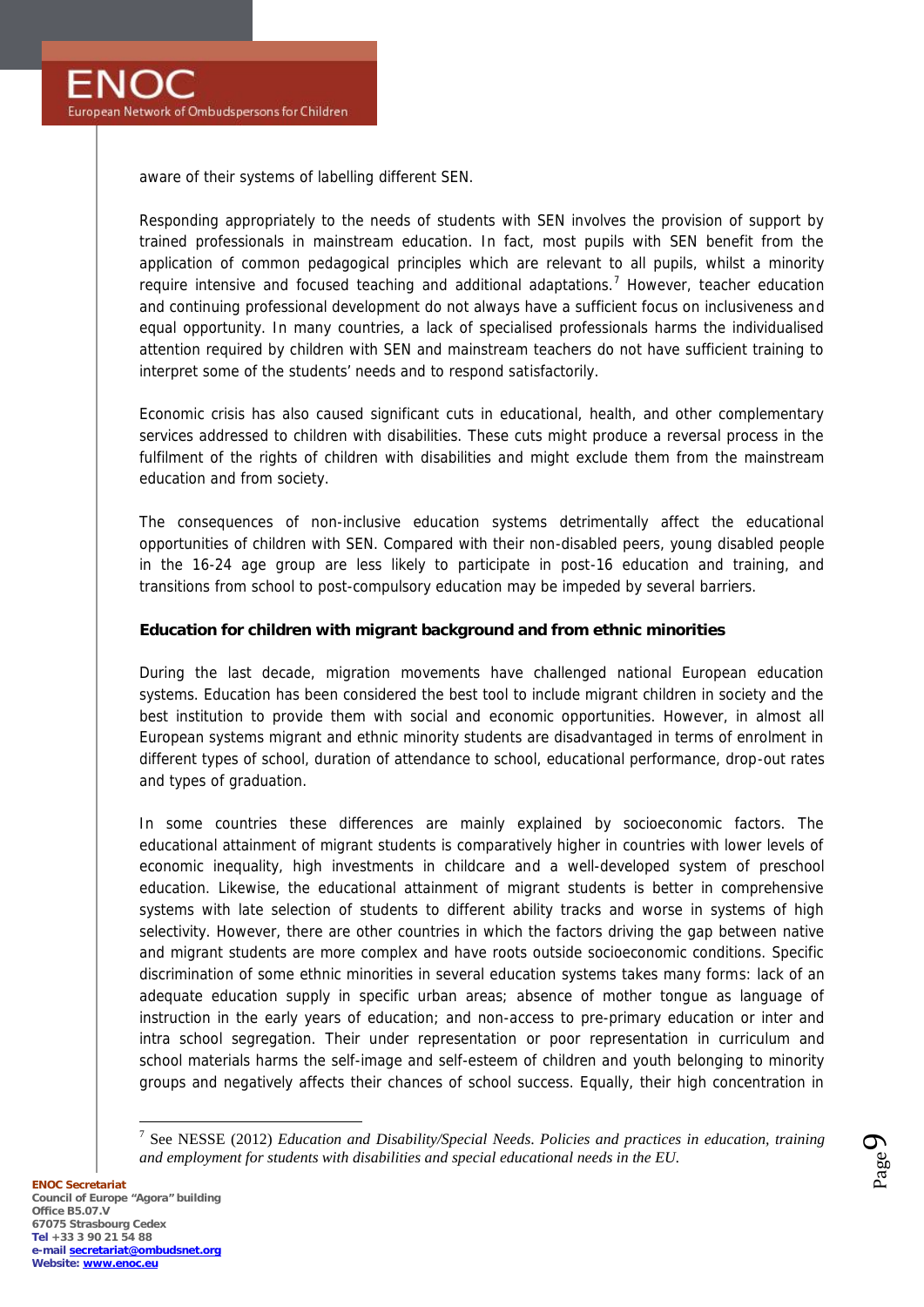schools hinders their academic performance. The last PISA (2012) showed a gap of 34 points in the PISA scale in mathematics between native and migrant students (equivalent to one academic course).

In summary, proving equal opportunities to migrant children and children from ethnic minorities is a fundamental aspect for fulfilling their rights, and also to ensure a more cohesive and inclusive society, which is one of the main goals of the European agenda. If inequalities with native students are not addressed, their social integration will be seriously challenged.

## **Children on the move**

The ENOC report on the rights of refugee children shows that Europe violates the fundamental principles of children's rights and is failing to protect children travelling through Europe. This lack of protection adversely impacts the right to education of children on the move. Most refugee children can be considered out-of-school children. Access to education for refugees is limited and uneven across regions and settings of displacement, particularly for girls and at secondary levels. Enrolment in primary school is only 76% globally and drops dramatically to 36% at secondary  $levels.<sup>8</sup>$ 

Others may receive some forms of education of low quality, with a lack of basic facilities and with little opportunities to progress in their learning experiences. There is a lack of effective indicators to measure the learning of refugee children, focusing on the measurement of inputs rather than outcomes. Teacher-pupil ratios average as high as 1:70 and, in many situations, teachers do not have even a basic training for working with children under highly traumatic situations. European and national institutions must be sensitive to the connections between education and conflict in all education policy and planning, emphasising the use of conflict-sensitive analyses to assess the content and structures of education; the importance of education for political stability and leadership in host countries and upon repatriation; and the reinstitution of peace education as a core component of refugee education. The challenge for providing a better quality education is enormous and as the UNHCR has recognised "the need for quality services is beyond UNHCR's existing capacity".

#### **Participation in education**

The rights of the child to participate in society are clearly reflected in several provisions of the CRC. Article 12 of the CRC asserts that "State parties shall assure to the child who is capable of forming his or her own views the right to express those views freely in all matters affecting the child, the views of the child being given due weight in accordance with the age and maturity of the child." Children's participation has a special dimension in education. Education should give children the opportunity to develop their talents and abilities, to gain confidence and self-esteem, to gain life skills and take informed decisions and to understand and experience pluralism, tolerance and democratic living. The right to education means the right to experience citizenship. To become citizens, children must be treated not as simple recipients of knowledge, but rather as active players in the learning process.

$$
_{\rm Page}10
$$

<sup>8</sup> Data from UNHCR (2011) *Refugee Education. A Global Review.*